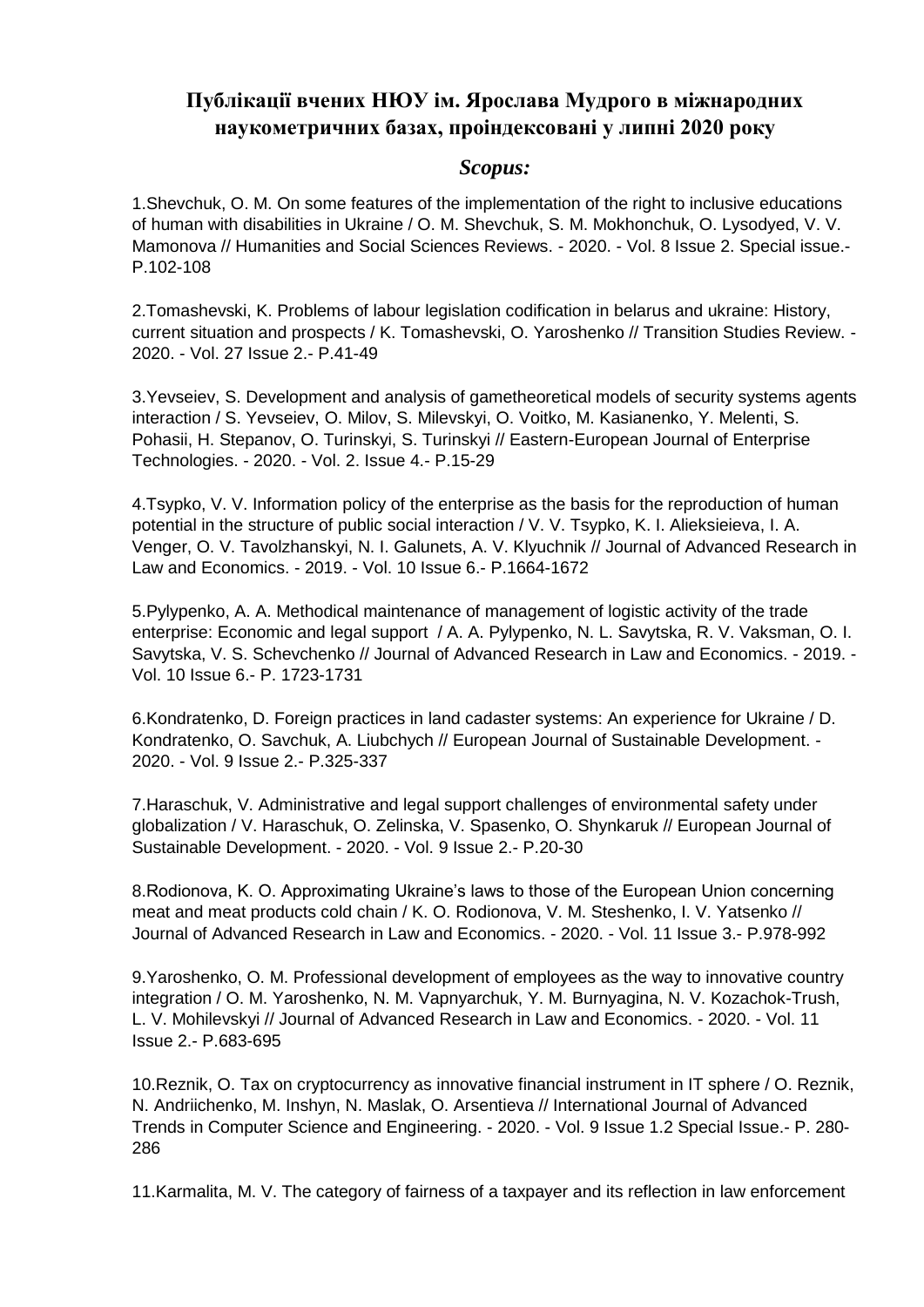practice / M. V. Karmalita, N. Y. Iakymchuk, L. M. Kasianenko, O. A. Lukashev, H. S. Andrushchenko // Journal of Advanced Research in Law and Economics. - 2019. - Vol. 10 Issue 5.- P.452-1458

12.Teremetskyi, V. Health care sector's financial, civil, criminal and administrative liability in EU member states and Ukraine: results of comparative research / V. Teremetskyi, E. Dmytrenko, O. Pletnov, S. Grynenko, Ye. Kovalenko // Georgian medical news. - 2020. - Issue:302.- P.160- 167.

### *Web of Science*

#### **Core Collection**

1.Razmetaeva, Y. The right to Be forgotten in the European perspective / Y. Razmetaeva // Baltic journal of european studies. - 2020. - Vol. 10 Issue: 1.- P.58-76

2.Kondratenko, D. Foreign practices in land cadaster systems: An experience for Ukraine / D. Kondratenko, O. Savchuk, A. Liubchych // European Journal of Sustainable Development. - 2020. - Vol. 9 Issue 2.- P.325-337

3.Haraschuk, V. Administrative and legal support challenges of environmental safety under globalization / V. Haraschuk, O. Zelinska, V. Spasenko, O. Shynkaruk // European Journal of Sustainable Development. - 2020. - Vol. 9 Issue 2.- P.20-30

4.Teremetskyi, V. Health care sector's financial, civil, criminal and administrative liability in EU member states and Ukraine: results of comparative research / V. Teremetskyi, E. Dmytrenko, O. Pletnov, S. Grynenko, Ye. Kovalenko // Georgian medical news. - 2020. - Issue:302.- P.160-167

5.Gusarov, С. Finality of judgments in civil cases and related considerations: the experience of Ukraine and Lithuania / С. Gusarov, V. Terekhov // Access to justice in Eastern Europe. - 2019.  $-$  Issue:  $4 - P_06 - 29$ 

6.Kroitor, V. Adversarial principle under the new civil procedure in Ukraine / V. Kroitor, V. Mamnitskyi // Access to Justice in Eastern Europe. - 2019. - Issue: 4.- P.30-41

7.Serdiuk, O. On the problems of state forms of protection of subjective rights of participants in banking legal relations / O. Serdiuk, Ya. Ryabchenko, M. Us // Financial and credit activityproblems of theory and practice. - 2020. - Vol. 2 Issue: 33.- P.58-64

8.Yarotskiy, V. State protection of the rights of participants of credit relations in Ukraine and other countries / V. Yarotskiy, Y. Tupitska, I. Tymoshevska // Financial and credit activityproblems of theory and practice. - 2020. - Vol. 2 Issue: 33.- P.276-282

9.Haraschuk, V. Information Component of the Environmental Policy of Ukraine: Current Status and Development Potential / V. Haraschuk, Y. Zelinska, V. Spasenko , I. Shulga // European journal of sustainable development. - 2020. - Vol. 9 Issue: 2.- P.69-79

10.Kirichenko, Y. Ownership relations as preconditions for the emergance of legal relationship in joint-stock companies / Y. Kirichenko, V. Zhornokui, O. Ruban, N. Khodeeva // Financial and credit activity-problems of theory and practice. - 2020. - Vol. 2 Issue: 33.- P.159-165

11.Starodubtsev, A. International agrarian receipts as a mechanism for foreign investment / A. Starodubtsev, Y. Bakai // Financial and credit activity-problems of theory and practice. - 2020. -